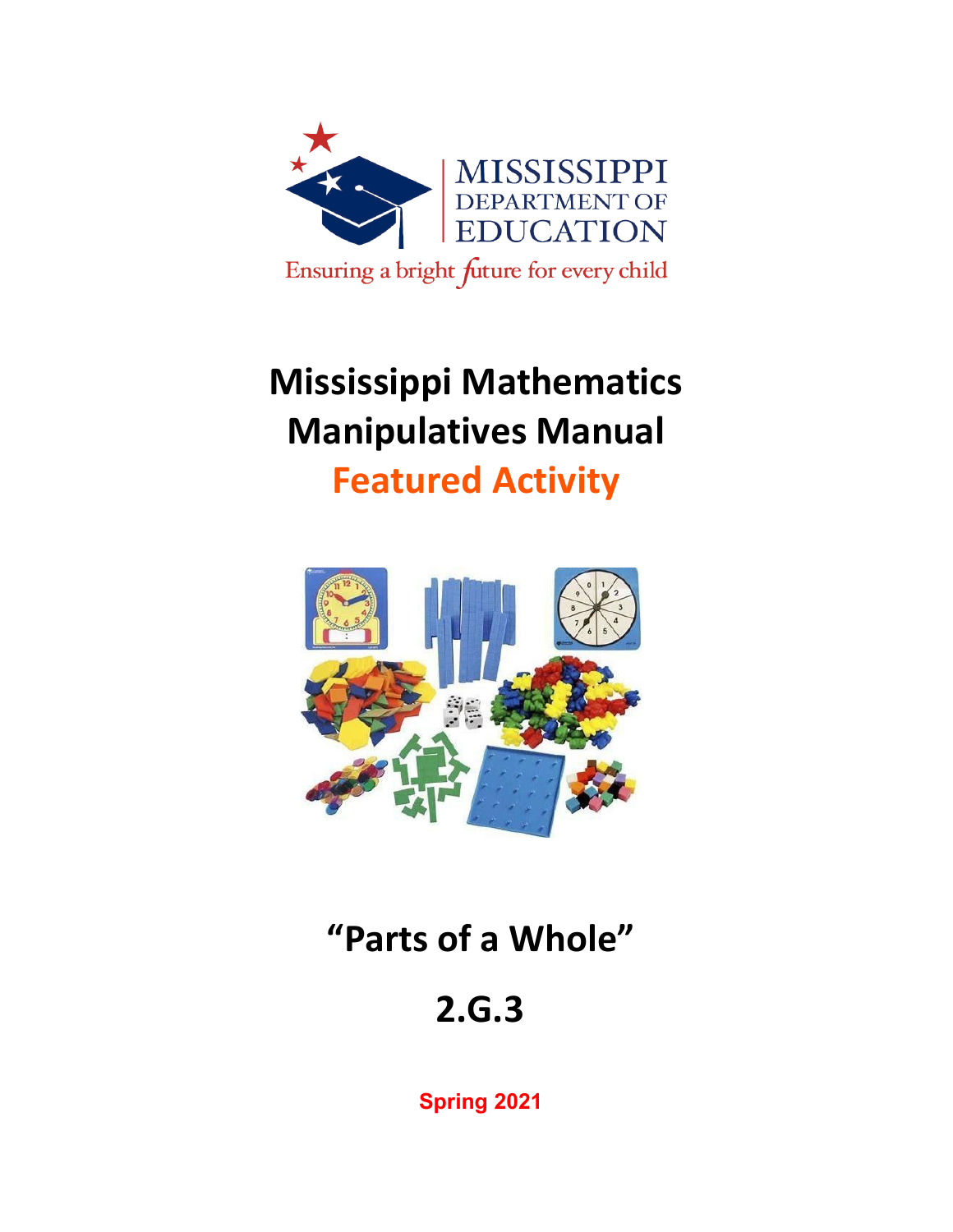

### **Carey M. Wright, Ed.D.** STATE SUPERINTENDENT OF EDUCATION

**Nathan Oakley, Ph.D.** CHIEF ACADEMIC OFFICER

**Marla Davis, Ph.D.** ACADEMIC LIAISON Office of Academic Education

**Wendy Clemons** EXECUTIVE DIRECTOR Office of Secondary Education, Dropout Prevention, & Professional Development

> **Tammy Crosetti** STATE DIRECTOR OF CURRICULUM AND INSTRUCTION Office of Secondary Education

### **Tommisha Johnson, Ed.S.** K-12 MATHEMATICS CONTENT DIRECTOR Office of Secondary Education

As we continue our efforts to develop high-quality instructional materials (HQIM) and resources, the Mississippi Department of Education (MDE), through the Academic Education Office, would like to showcase instructional practices and activities that foster conceptual understanding through the use of manipulatives in the mathematics classroom.

The **Mississippi Mathematics Manipulatives Manual** features activities meant to serve as short, hands-on procedures that may be implemented before, during, or after a lesson to support the teaching and learning process of the Mississippi College- and Career-Readiness Standards (MCCRS) for Mathematics. Alignment with the MCCRS Scaffolding Document has been included for additional support. Teachers may contact staff at the MDE if they would like to borrow manipulatives for classroom use.

Teachers may modify these activities to meet the needs of the students they serve and their instructional delivery model (virtual, in-person, or hybrid).

> Special Thanks: Lori Hamill Pontotoc City School District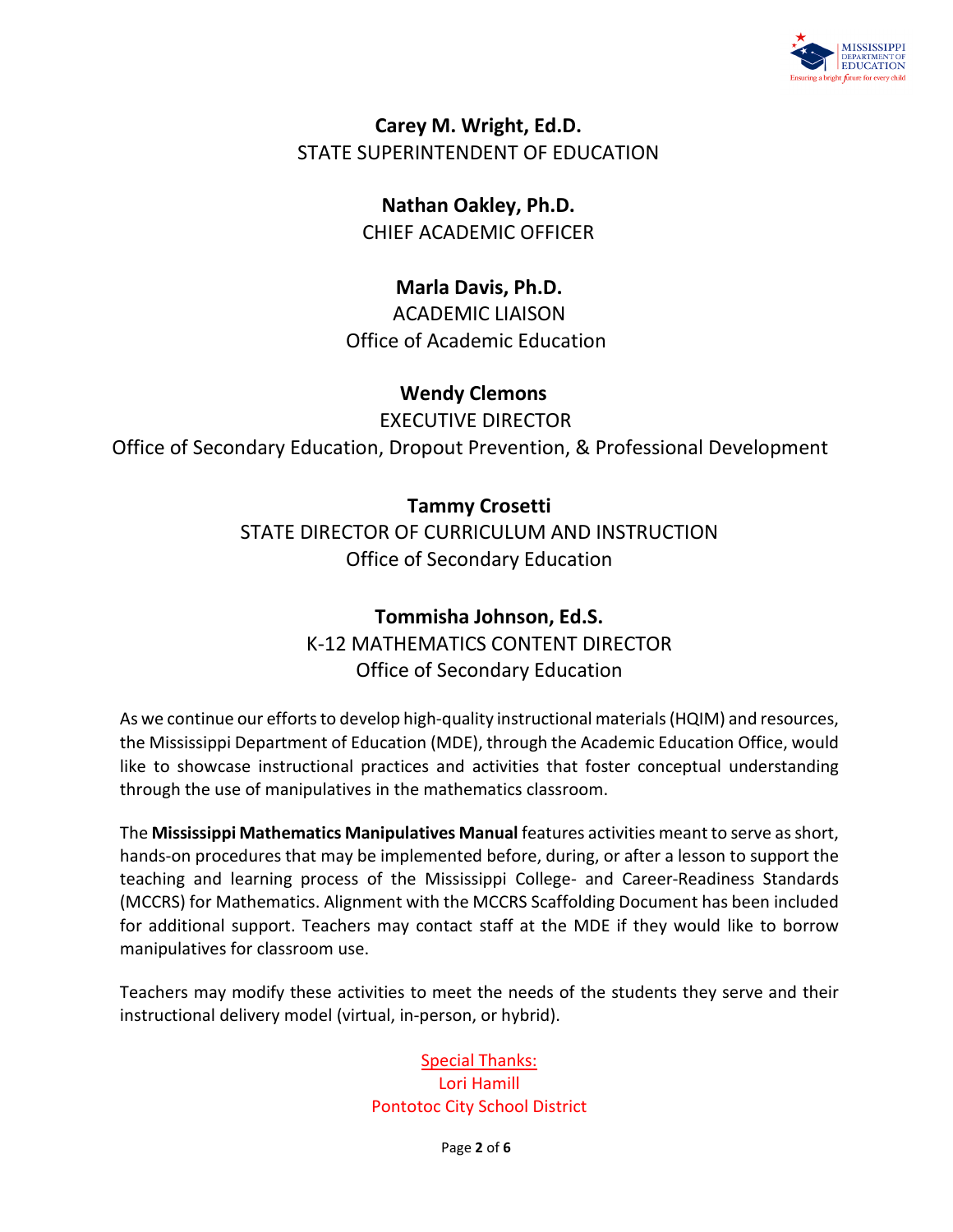

### **Parts of a Whole**

**MANIPULATIVE(S):**

• Pattern Blocks

## **GRADE LEVEL OR COURSE**

CCR Mathematics Grade 2 Geometry (G):

#### **TITLE: DOMAIN AND CLUSTER HEADING:**

Reason with shapes and their attributes

#### **STANDARD(S):**

**2.G.3**: Partition circles and rectangles into two, three, or four equal shares, describe the shares using the words halves, thirds, half of, a third of, etc., and describe the whole as two halves, three thirds, four fourths. Recognize that equal shares of identical wholes need not have the same shape.

#### **PREREQUISITE SKILLS:**

- 1. Know the concept of equal parts.
- 2. Know the meaning of half.
- 3. Decompose figures into equal shares making smaller shares.
- 4. Model and draw to make figures represent fractions.

#### **ACTIVITY:** Note: Activity Sheets Attached

- 1. Pair students with a partner and provide each student with a set of pattern blocks and a "Parts of a Whole" Activity Sheet *(Attached)*. **Note**: For a virtual option, students may visit [https://toytheater.com/pattern-blocks/.](https://toytheater.com/pattern-blocks/)
- 2. In a whole group setting, introduce the different shapes that come with the pattern block kit: green triangles, orange squares, blue parallelograms, tan rhombuses, red trapezoids, and yellow hexagons.
- 3. Display a hexagon and identify it as a "whole."
- 4. Ask students, "How many trapezoids will it take to cover the hexagon?" Allow students time to use their blocks to determine their answer. Look for the answer "2." Then, explain that 1 whole = 2/2, so each trapezoid is onehalf of the whole. It takes 2 halves to make a whole.
- 5. Ask if any shape can be used 3 times to create the hexagon. Allow students time to experiment with the shapes. Look for the answer, "3 parallelograms." Explain, that it will take 3 parallelograms to create the hexagon. That means that the "whole" is 3/3 or three-thirds.
- 6. Instruct students to take one parallelogram away. Ask, "What part of the hexagon is blue?" Answer: ⅔ is blue and ⅓ is yellow.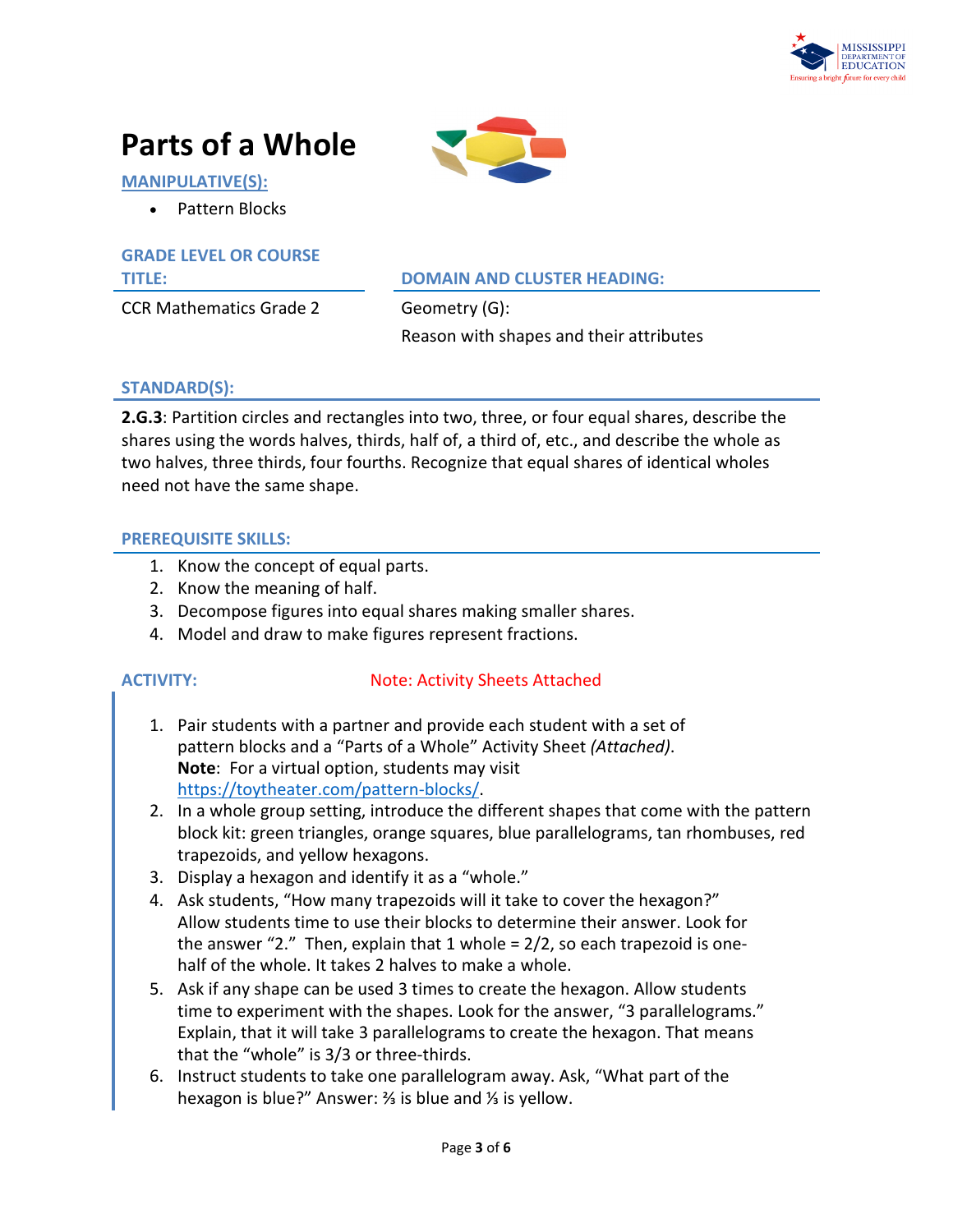

- 7. Then, ask, "Is there a way to cover the hexagon with only 4 shapes?" Look for the answer, "No." Explain that to use the term fourths, you must be able to cover the given area completely with four pieces of the same shape.
- 8. Have student lay out a trapezoid in front of them. Ask students, "How many triangles does it take to cover the trapezoid?" Look for the answer, "3." Explain that 1 whole trapezoid =  $3/3$ , so each triangle is one-third of the trapezoid.
- 9. Return to the hexagon. Ask, "How many triangles will it take to cover the hexagon?" Look for the answer, "6." Explain that 1 whole = 6/6, so each triangle is one-sixth of the whole.
- 10. Next, have students complete the worksheet by drawing ways to make a whole and naming the equal parts of the whole (halves, thirds, fourths, sixths).

#### **QUESTIONS TO CONSIDER:**

● When you "partition" or "divide" a shape into equal parts, what do you notice about the pieces? Are the pieces smaller or greater?

#### **RESOURCES:**

- [Mississippi Mathematics Scaffolding Document](https://www.mdek12.org/sites/default/files/Offices/Secondary%20Ed/ELA/ccr/Math/02.Grade-2-Math-Scaffolding-Doc.pdf) (Grade 2, Page 27)
- [2016 MCCRS for Mathematics](https://districtaccess.mde.k12.ms.us/curriculumandInstruction/Mathematics%20Resources/MS%20CCSSM%20Framework%20Documents/2016-MS-CCRS-Math.pdf)
- [Toy Theater Pattern Blocks-](https://toytheater.com/pattern-blocks/) Virtual Manipulative

**Optional:** The University of Mississippi's Center for Mathematics and Science Education has an extensive inventory of math (and science and technology) tools and manipulatives that teachers may borrow for classroom use at no charge. Click the link below to access the inventory list and complete a check-out request.

● [CMSE Manipulatives](https://sites.google.com/go.olemiss.edu/cmseresources/home)

#### **BEYOND THE ACTIVITY:**

- **Extension(s):** This activity can be used for introducing the concepts of equivalent fractions and adding fractions with like denominators. When students see that one trapezoid (½ of the hexagon) and 3 big triangles (3/6 of the hexagon) make the whole, they can easily see how they must trade their 1 trapezoid to get 3 more triangles, because, you can only add like shapes. Therefore,  $\frac{1}{2} + \frac{3}{6} = \frac{3}{6} + \frac{3}{6} = \frac{6}{6}$ , which is 1 whole.
- **Misconception(s):** With pattern blocks, different shapes can be used to make the whole and students may count them as equal. *Example: 1 trapezoid and 3 triangles, and students say that is 4/4.* Students must understand that for equal or fractional parts, student must use only one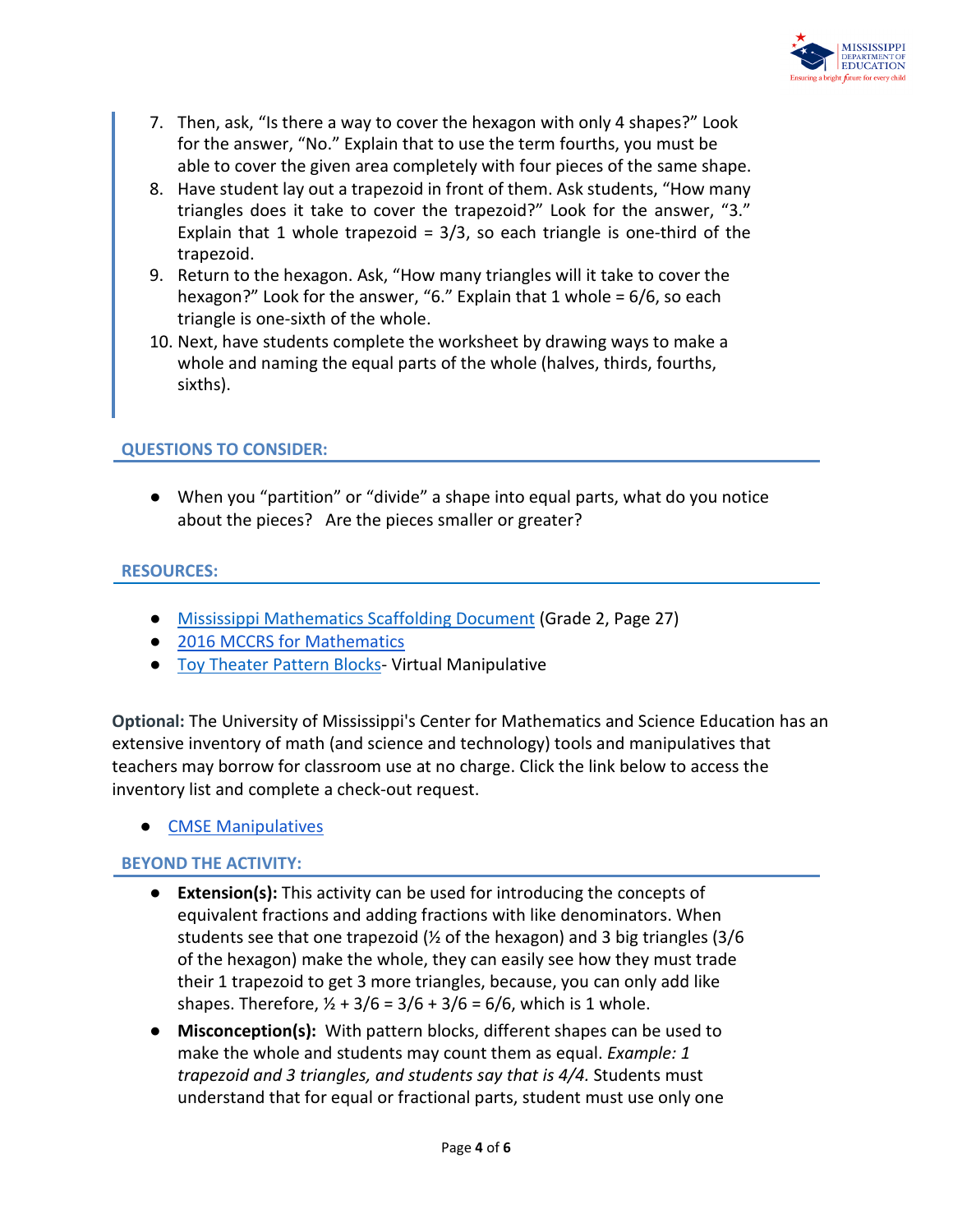

shape. *Example: six triangles or two trapezoids.* Also, lower performing students may struggle with identifying shapes by name, the teacher may begin by calling the blocks by color instead of using the name of the shape.